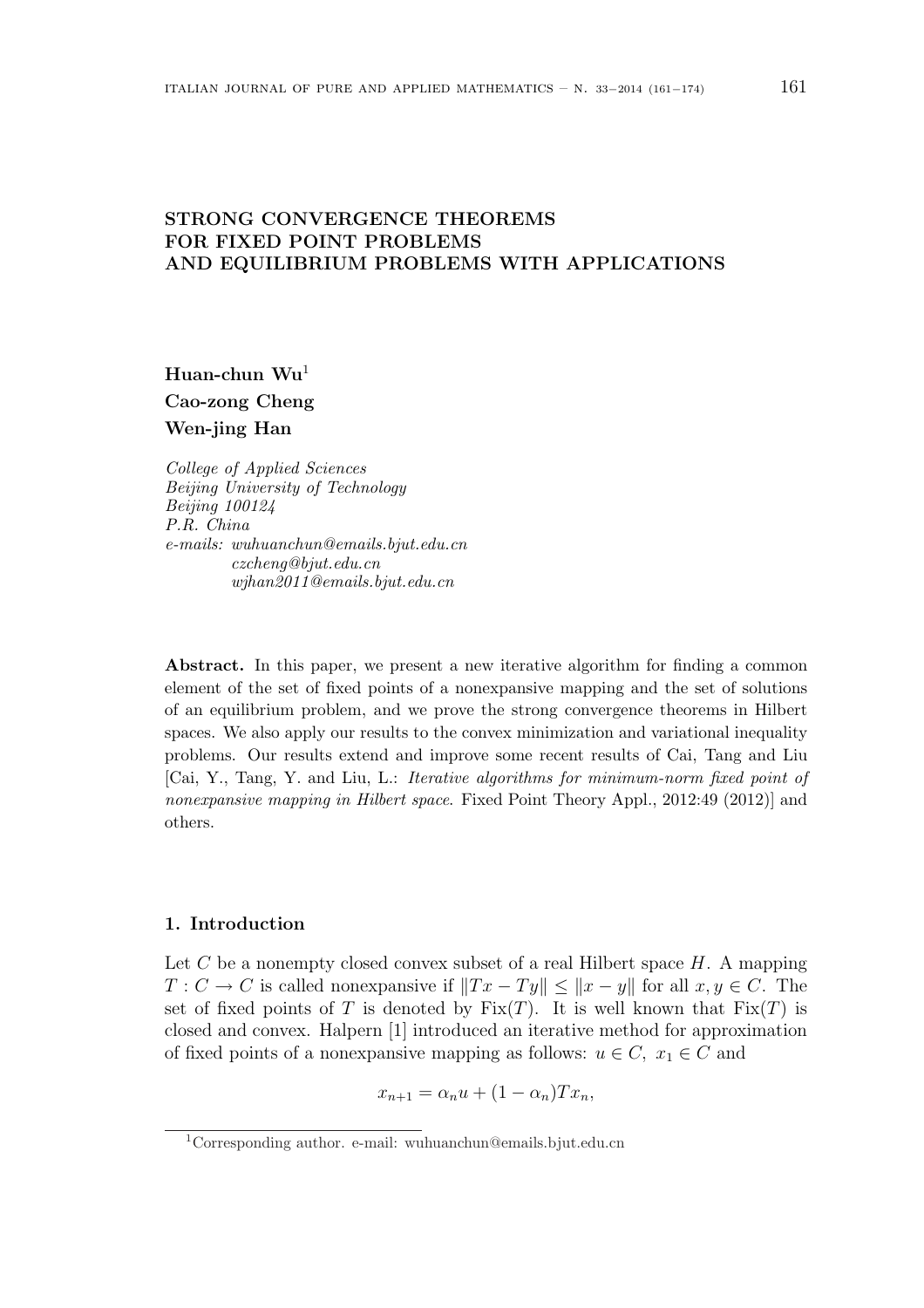where  $\{\alpha_n\}$  is a sequence in [0, 1]. Wittmann [2] proved that  $\{x_n\}$  converges strongly to  $P_{\text{Fix}(T)}u$  if  $\{\alpha_n\}$  satisfies the conditions:

$$
\lim_{n \to \infty} \alpha_n = 0, \sum_{n=1}^{\infty} \alpha_n = \infty \text{ and } \sum_{n=1}^{\infty} |\alpha_{n+1} - \alpha_n| < \infty,
$$

where  $P_{\text{Fix}(T)}$  is the metric projection onto  $\text{Fix}(T)$ . Especially, letting  $0 = u \in C$ , we see that the sequence  $\{x_n\}$  converges strongly to  $P_{\text{Fix}(T)}(0, i.e.,$  the minimumnorm fixed point of T. Cai, Tang and Liu [3] presented an iterative method for finding the minimum-norm fixed point of T.

Let f be a bifunction from  $C \times C$  to  $\mathbb{R}$ , where  $\mathbb{R}$  is the set of real numbers. The equilibrium problem for f is to find  $\overline{x} \in C$  such that  $f(\overline{x}, y) \ge 0$  for all  $y \in C$ . The set of such solutions is denoted by  $EP(f)$ . Numerous problems in physics, optimization and economics can be reduced to find a solution of the equilibrium problem (for instance, see [4]). For solving equilibrium problem, we assume that the bifunction  $f$  satisfies the following conditions:

- (A1)  $f(x, x) = 0$  for all  $x \in C$ ;
- (A2) f is monotone, i.e.,  $f(x, y) + f(y, x) \leq 0$  for all  $x, y \in C$ ;
- (A3) For every  $x, y, z \in C$ , lim sup  $t\downarrow0$  $f(tz + (1-t)x, y) \le f(x, y);$
- (A4)  $f(x, \cdot)$  is convex and lower semicontinuous for each  $x \in C$ .

Some methods have been proposed to solve the equilibrium problem (see  $|4|$ - $|12|$ ,  $[15]$ ).

The methods for finding a common element of the set of fixed points of a nonexpansive mapping and the set of solutions of an equilibrium problem have received much attention in recent years. Tada and Takahashi [5] introduced an iterative scheme as follows.

$$
\begin{cases}\nx_0 = x \in H, \\
u_n \in C, \\
\text{such that } f(u_n, y) + \frac{1}{r_n} \langle y - u_n, u_n - x_n \rangle \ge 0 \text{ for all } y \in C, \\
\omega_n = (1 - \alpha_n)x_n + \alpha_n T u_n, \\
C_n = \{ z \in H : ||\omega_n - z|| \le ||x_n - z|| \}, \\
D_n = \{ z \in H : \langle x_n - z, x - x_n \rangle \ge 0 \}, \\
x_{n+1} = P_{C_n \cap D_n}(x_0),\n\end{cases}
$$

where  $\{\alpha_n\} \subset [a,1]$  for some  $a \in (0,1)$  and  $\{r_n\} \subset (0,\infty)$  satisfies  $\liminf_{n \to \infty} r_n > 0$ . They proved that the sequence  $\{x_n\}$  converges to  $P_{\text{Fix}(T) \cap EP(f)}x$ . Takahashi and Takahashi [6] obtained the following iterative scheme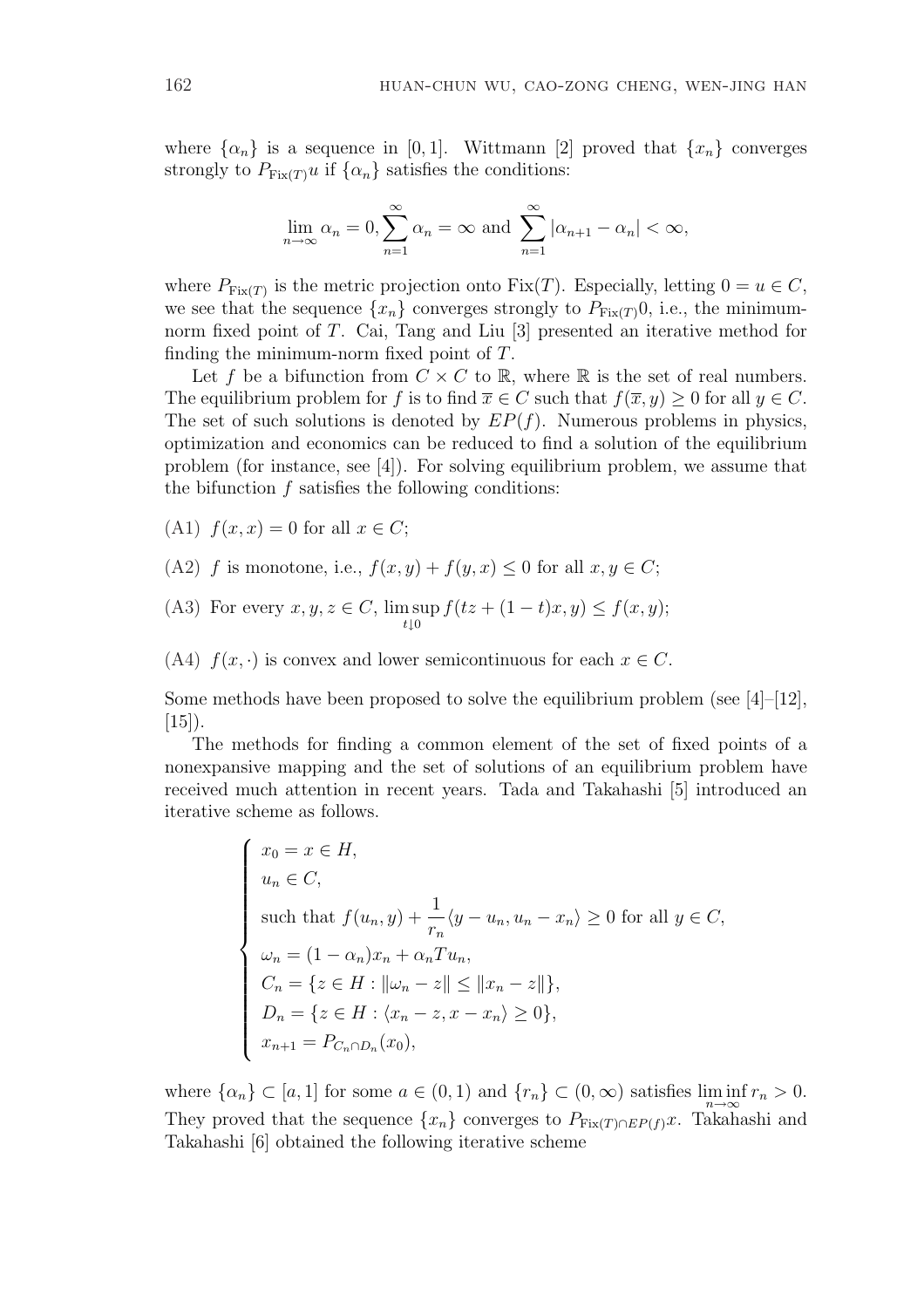$$
\begin{cases}\nx_1 \in H, \\
u_n \in C, \\
\text{such that } f(u_n, y) + \frac{1}{r_n} \langle y - u_n, u_n - x_n \rangle \ge 0 \text{ for all } y \in C, \\
x_{n+1} = \alpha_n g(x_n) + (1 - \alpha_n) T u_n,\n\end{cases}
$$

where  $q$  is a contraction on  $H$ . Under appropriate conditions they showed that the sequence  $\{x_n\}$  converges strongly to an element of the set  $Fix(T) \cap EP(f)$ .

Motivated by the above results, in this paper, we present a new iterative algorithm for finding a common element of the set of fixed points of a nonexpansive mapping and the set of solutions of an equilibrium problem, and prove the strong convergence theorems in Hilbert spaces. Finally, we give the applications to the convex minimization and variational inequality problems. Our results extend and improve some recent results of Cai, Tang and Liu [3] and others.

## 2. Preliminaries

Throughout this paper, let H be a real Hilbert space with inner product  $\langle \cdot, \cdot \rangle$ and norm  $\|\cdot\|$ , and let C be a nonempty closed convex subset of H. We write  $x_n \to x$  to indicate that the sequence  $\{x_n\}$  converges strongly to x. Similarly, the notation  $x_n \rightharpoonup x$  means weak convergence. It is well known that H satisfies Opial's condition, that is, for any sequence  $\{x_n\} \subset H$  with  $x_n \to x$ , we have

(2.1) 
$$
\liminf_{n \to \infty} ||x_n - x|| < \liminf_{n \to \infty} ||x_n - y|| \text{ for all } y \neq x.
$$

For any  $x \in H$ , there exists a unique point  $P_C x \in C$  such that

$$
||x - P_C x|| \le ||x - y||
$$
, for all  $y \in C$ .

 $P<sub>C</sub>$  is called the metric projection of H onto C. Note that  $P<sub>C</sub>$  is a nonexpansive mapping of H onto C. For  $x \in H$  and  $z \in C$ , we have

(2.2) 
$$
z = P_C x \Longleftrightarrow \langle z - y, x - z \rangle \ge 0 \text{ for every } y \in C.
$$

We need the following lemmas.

**Lemma 2.1.** [4] Let C be a nonempty closed convex subset of H, and let f be a bifunction from  $C \times C$  to R satisfying  $(A1) - (A4)$ . If  $r > 0$  and  $x \in H$ , then there exists  $z \in C$  such that

$$
f(z,y) + \frac{1}{r}\langle y-z, z-x\rangle \ge 0 \text{ for all } y \in C.
$$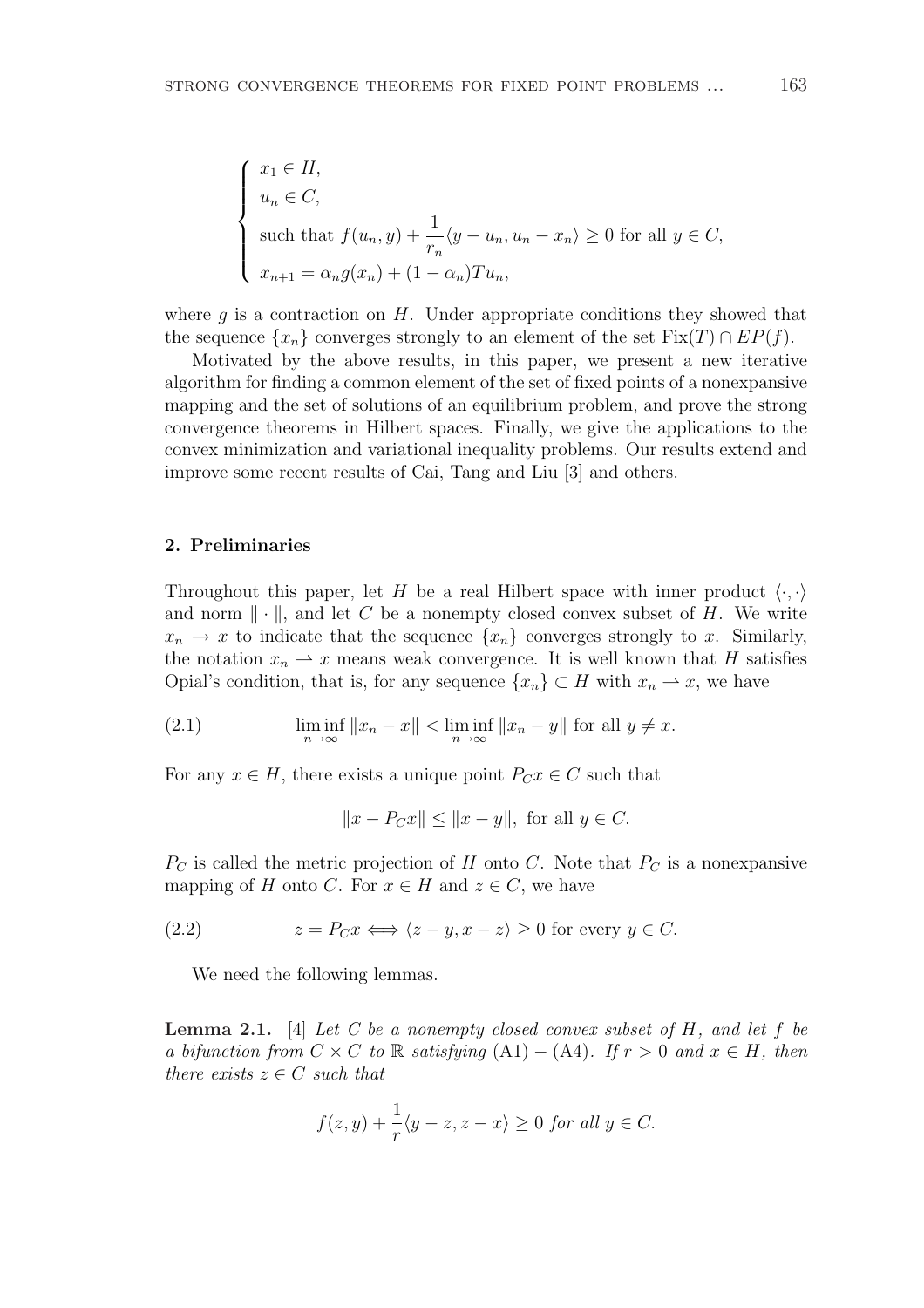**Lemma 2.2.** [11] Let C be a nonempty closed convex subset of  $H$ , and let  $f$  be a bifunction from  $C \times C$  to R satisfying (A1) – (A4). For  $r > 0$ , define a mapping  $T_r: H \to 2^C$  as follows:

$$
T_r(x) = \{ z \in C : f(z, y) + \frac{1}{r} \langle y - z, z - x \rangle \ge 0 \text{ for all } y \in C \}.
$$

Then the following hold:

- (i)  $T_r$  is single-valued;
- (ii)  $T_r$  is firmly nonexpansive, i.e., for any  $x, y \in H$ ,

$$
\langle x-y, T_rx - T_ry \rangle \ge ||T_rx - T_ry||^2;
$$

- (iii)  $Fix(T_r) = EP(f);$
- (iv)  $EP(f)$  is closed and convex.

**Lemma 2.3.** [12] Suppose that  $(A1) - (A4)$  hold. If  $x, y \in H$  and  $r_1, r_2 > 0$ , then

$$
||T_{r_2}y - T_{r_1}x|| \le ||y - x|| + \frac{|r_2 - r_1|}{r_2}||T_{r_2}y - y||.
$$

**Lemma 2.4.** [13] Let  $\{x_n\}$  and  $\{y_n\}$  be bounded sequences in a Banach space X and let  $\{\beta_n\}$  be a sequence in  $[0, 1]$  with

$$
0 < \liminf_{n \to \infty} \beta_n \le \limsup_{n \to \infty} \beta_n < 1.
$$

Suppose  $x_{n+1} = (1 - \beta_n)x_n + \beta_n y_n$  for all integers  $n \ge 1$  and

$$
\limsup_{n \to \infty} (\|y_{n+1} - y_n\| - \|x_{n+1} - x_n\|) \le 0.
$$

Then

$$
\lim_{n \to \infty} \|y_n - x_n\| = 0.
$$

The following lemma is an immediate consequence of the inner product on H. **Lemma 2.5.** For all  $x, y \in H$ , the inequality  $||x + y||^2 \le ||x||^2 + 2\langle y, x + y \rangle$  holds. **Lemma 2.6.** [14] Let  $\{a_n\}$  be a sequence of nonnegative real numbers satisfying  $a_{n+1} \leq (1 - \alpha_n)a_n + \alpha_n\beta_n$ , where

(i) 
$$
\{\alpha_n\} \subset (0,1), \sum_{n=1}^{\infty} \alpha_n = \infty;
$$

(ii)  $\limsup \beta_n \leq 0$ .  $n \rightarrow \infty$ 

Then  $\lim_{n\to\infty} a_n = 0.$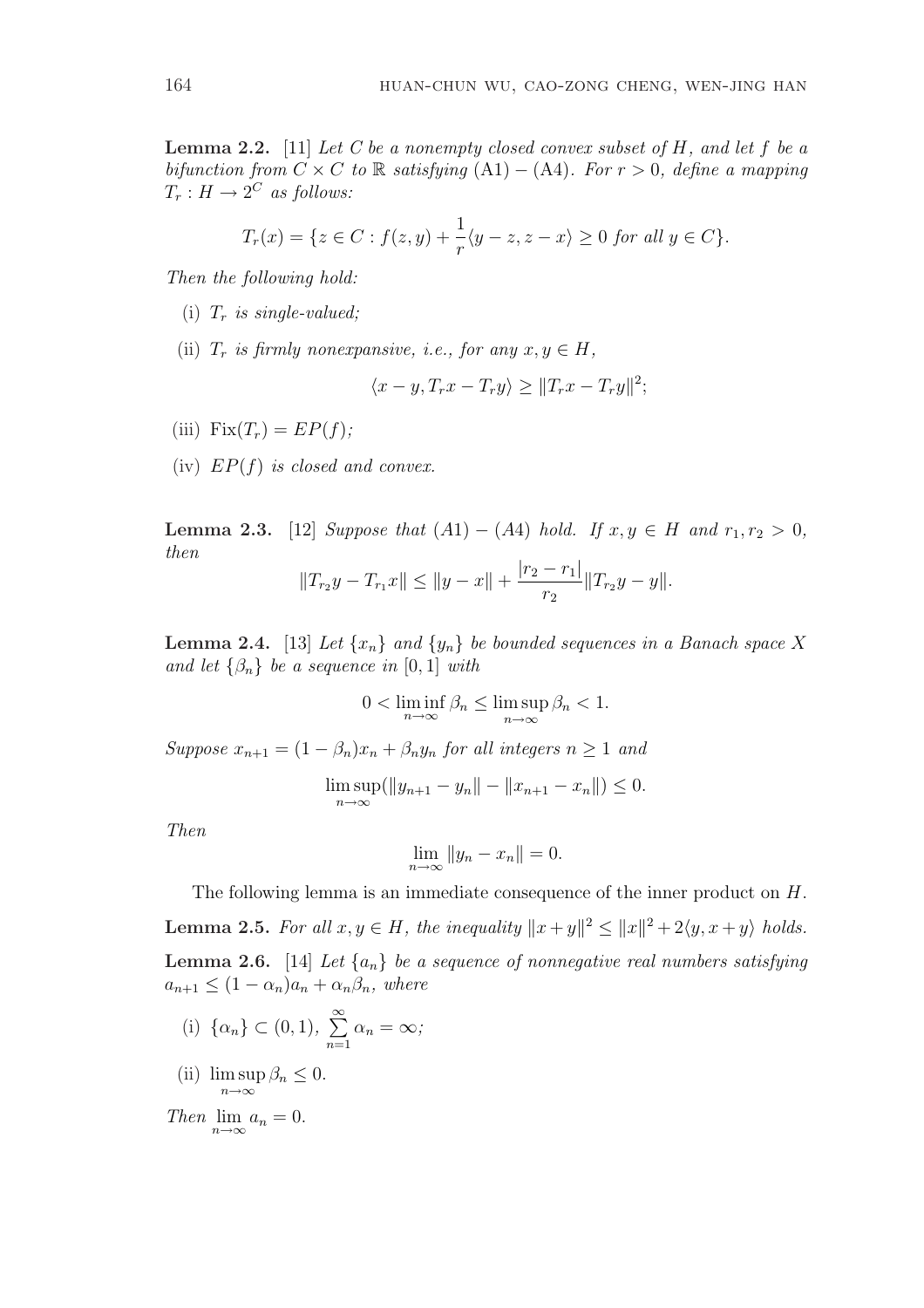#### 3. Strong convergence theorems

In this section, we introduce a new iterative algorithm for finding a common element of the set of fixed points of a nonexpansive mapping and the set of solutions of an equilibrium problem, and we prove the strong convergence theorems in Hilbert spaces.

Theorem 3.1. Let C be a nonempty closed convex subset of a real Hilbert space H, and let f be a bifunction from  $C \times C$  to R satisfying  $(A1) - (A4)$ . Suppose that  $T: C \to C$  is a nonexpansive mapping such that  $Fix(T) \cap EP(f) \neq \emptyset$ . For  $\lambda \in (0,1)$  and  $\omega \in C$ , let  $\{x_n\}$  and  $\{u_n\}$  be sequences generated by

(3.1) 
$$
\begin{cases} x_1 \in C \text{ chosen arbitrarily,} \\ u_n \in C, \\ \text{such that } f(u_n, y) + \frac{1}{r_n} \langle y - u_n, u_n - x_n \rangle \ge 0 \text{ for all } y \in C, \\ x_{n+1} = (1 - \alpha_n)[\lambda T u_n + (1 - \lambda)x_n] + \alpha_n \omega, \end{cases}
$$

where the sequences  $\{\alpha_n\} \subset (0,1)$  and  $\{r_n\} \subset (0,\infty)$  satisfy the following conditions:

(1) 
$$
\lim_{n \to \infty} \alpha_n = 0
$$
 and  $\sum_{n=1}^{\infty} \alpha_n = \infty$ ;

(2) 
$$
\liminf_{n \to \infty} r_n > 0
$$
 and  $\lim_{n \to \infty} |r_{n+1} - r_n| = 0$ .

Then the sequence  $\{x_n\}$  converges strongly to  $P_{\text{Fix}(T) \cap \text{EP}(f)} \omega$ .

**Proof.** Note that  $Fix(T) \cap EP(f)$  is a closed convex subset of H since  $Fix(T)$ and  $EP(f)$  are closed and convex. For simplicity, we write  $\Omega := \text{Fix}(T) \cap EP(f)$ .

From Lemmas 2.1 and 2.2, we have  $u_n = T_{r_n} x_n$ , and for any  $z \in \Omega$ ,

(3.2) 
$$
||u_n - z|| = ||T_{r_n}x_n - T_{r_n}z|| \le ||x_n - z||.
$$

It follows that

$$
||x_{n+1} - z|| = ||(1 - \alpha_n)[\lambda T u_n + (1 - \lambda)x_n] + \alpha_n \omega - z||
$$
  
\n
$$
\leq (1 - \alpha_n) ||\lambda T u_n + (1 - \lambda)x_n - z|| + \alpha_n ||\omega - z||
$$
  
\n
$$
\leq (1 - \alpha_n)[\lambda ||Tu_n - z|| + (1 - \lambda) ||x_n - z||] + \alpha_n ||\omega - z||
$$
  
\n
$$
\leq (1 - \alpha_n)[\lambda ||u_n - z|| + (1 - \lambda) ||x_n - z||] + \alpha_n ||\omega - z||
$$
  
\n
$$
\leq (1 - \alpha_n) ||x_n - z|| + \alpha_n ||\omega - z||
$$
  
\n
$$
\leq \max \{ ||x_n - z||, ||\omega - z|| \}.
$$

From a simple inductive process, we get

$$
||x_{n+1} - z|| \le \max \{||x_1 - z||, ||\omega - z||\},\
$$

which yields that  $\{x_n\}$  is bounded. So is the sequence  $\{u_n\}$ .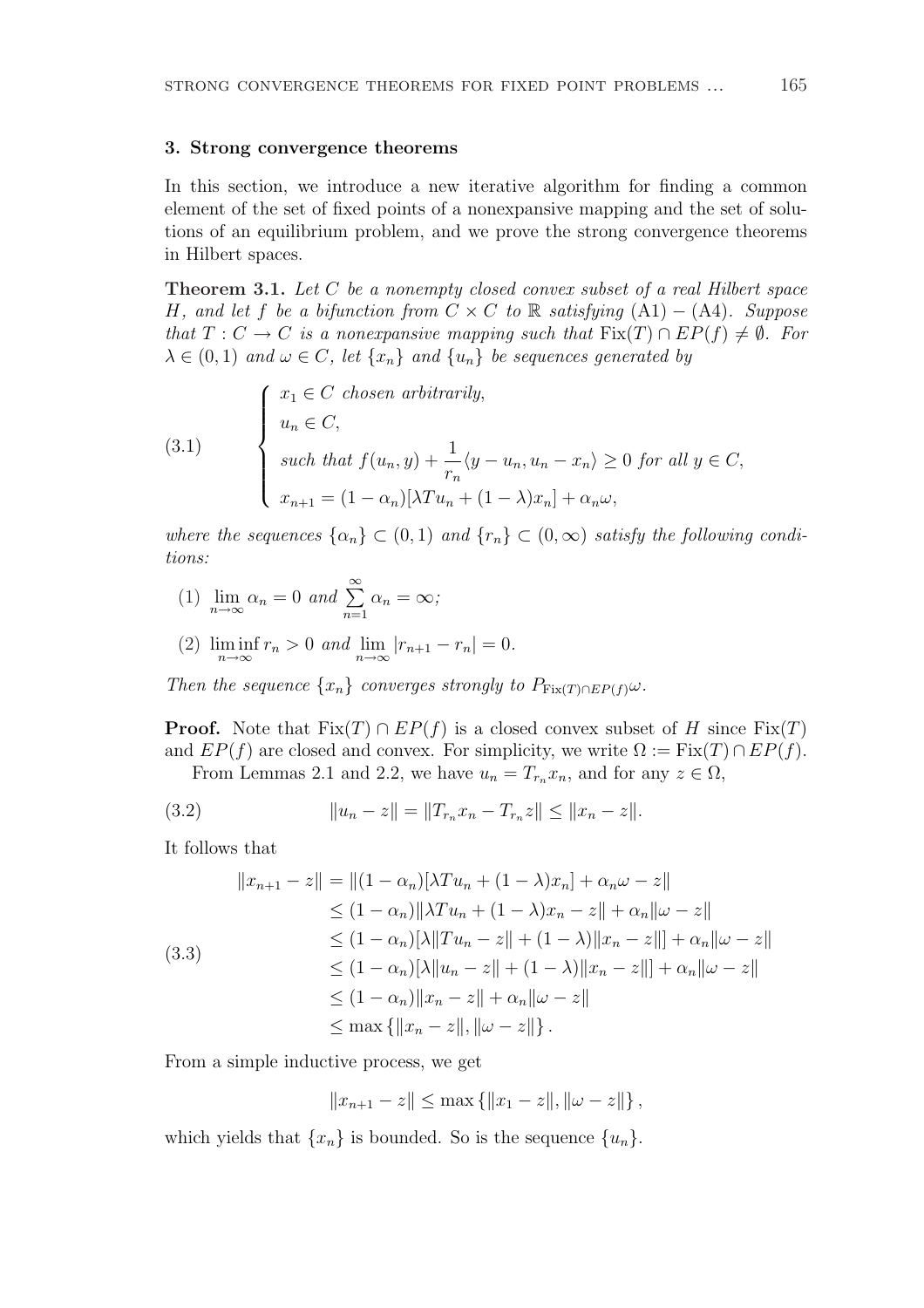Setting

$$
y_n = \frac{(1 - \alpha_n)\lambda T u_n + \alpha_n \omega}{\alpha_n + (1 - \alpha_n)\lambda},
$$

one has

$$
\|y_{n+1} - y_n\|
$$
\n
$$
= \left\|\frac{(1 - \alpha_{n+1})\lambda T u_{n+1} + \alpha_{n+1}\omega}{\alpha_{n+1} + (1 - \alpha_{n+1})\lambda} - \frac{(1 - \alpha_n)\lambda T u_n + \alpha_n\omega}{\alpha_{n+1} + (1 - \alpha_{n+1})\lambda} + \frac{(1 - \alpha_n)\lambda T u_n + \alpha_n\omega}{\alpha_{n+1} + (1 - \alpha_{n+1})\lambda} - \frac{(1 - \alpha_n)\lambda T u_n + \alpha_n\omega}{\alpha_n + (1 - \alpha_n)\lambda} \right\|
$$
\n
$$
\leq \left\|\frac{(\alpha_{n+1} - \alpha_n)\omega + (1 - \alpha_{n+1})\lambda T u_{n+1} - (1 - \alpha_n)\lambda T u_n}{\alpha_{n+1} + (1 - \alpha_{n+1})\lambda} \right\| + \left\|\frac{1}{\alpha_{n+1} + (1 - \alpha_{n+1})\lambda} - \frac{1}{\alpha_n + (1 - \alpha_n)\lambda} \right\| \cdot \left\|(1 - \alpha_n)\lambda T u_n + \alpha_n\omega\right\|
$$
\n
$$
\leq \frac{1}{\alpha_{n+1} + (1 - \alpha_{n+1})\lambda} \left[\left\|\left(\alpha_{n+1} - \alpha_n\right)\omega\right\| + \left\|(1 - \alpha_{n+1})\lambda T u_{n+1} - (1 - \alpha_n)\lambda T u_n\right\|\right]
$$
\n
$$
+ \left\|\frac{1}{\alpha_{n+1} + (1 - \alpha_{n+1})\lambda} - \frac{1}{\alpha_n + (1 - \alpha_n)\lambda} \right\| \cdot \left\|(1 - \alpha_n)\lambda T u_n + \alpha_n\omega\right\|
$$
\n
$$
\leq \frac{1}{\alpha_{n+1} + (1 - \alpha_{n+1})\lambda} \left[\left\|\left(\alpha_{n+1} - \alpha_n\right)\omega\right\| + \left\|(1 - \alpha_{n+1})\lambda T u_n - (1 - \alpha_n)\lambda T u_n\right\|\right]
$$
\n
$$
+ \left\|(1 - \alpha_{n+1})\lambda T u_n - (1 - \alpha_n)\lambda T u_n\right\|\right]
$$
\n
$$
+ \left\|\frac{1}{\alpha_{n+1} + (1 - \alpha_{n+1})\lambda} - \frac{1}{\alpha_n + (1
$$

Since  $\liminf_{n\to\infty} r_n > 0$ , without loss of generality, we may assume that there exists a real number c such that  $r_n > c > 0$  for all  $n \ge 1$ . According to Lemma 2.3, it follows that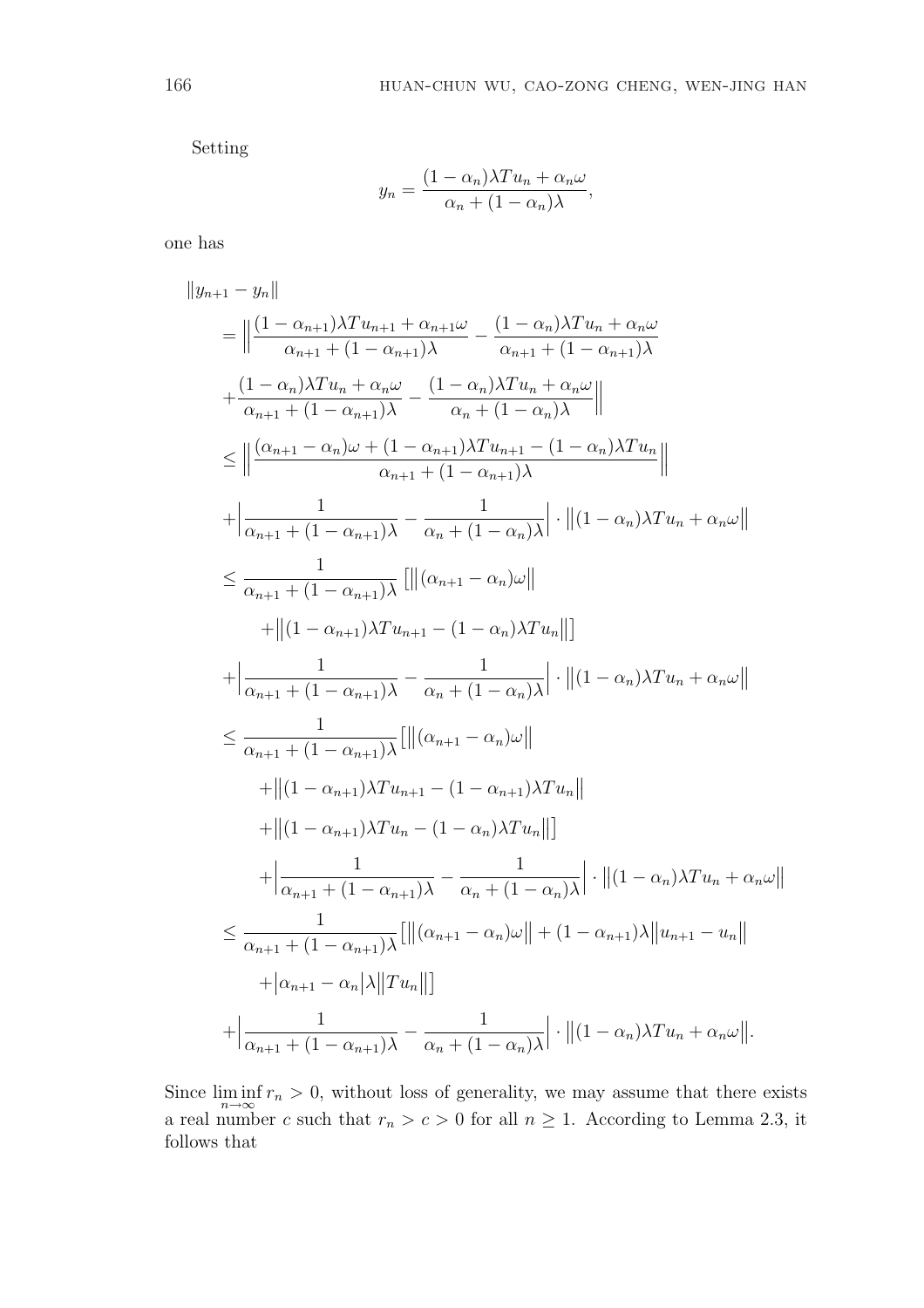$$
||y_{n+1} - y_n||
$$
  
\n
$$
\leq \frac{1}{\alpha_{n+1} + (1 - \alpha_{n+1})\lambda} [||(\alpha_{n+1} - \alpha_n)\omega|| + [(1 - \alpha_{n+1})\lambda + \alpha_{n+1}||u_{n+1} - u_n||
$$
  
\n
$$
+|\alpha_{n+1} - \alpha_n|\lambda||Tu_n||]
$$
  
\n
$$
+ \left|\frac{1}{\alpha_{n+1} + (1 - \alpha_{n+1})\lambda} - \frac{1}{\alpha_n + (1 - \alpha_n)\lambda}\right| \cdot ||(1 - \alpha_n)\lambda Tu_n + \alpha_n\omega||
$$
  
\n
$$
\leq \frac{1}{\alpha_{n+1} + (1 - \alpha_{n+1})\lambda} [||(\alpha_{n+1} - \alpha_n)\omega|| + [(1 - \alpha_{n+1})\lambda + \alpha_{n+1}](||x_{n+1} - x_n|| + \frac{|r_{n+1} - r_n|}{c} ||u_{n+1} - x_{n+1}|| + |\alpha_{n+1} - \alpha_n|\lambda||Tu_n||]
$$
  
\n
$$
+ \left|\frac{1}{\alpha_{n+1} + (1 - \alpha_{n+1})\lambda} - \frac{1}{\alpha_n + (1 - \alpha_n)\lambda} \right| \cdot ||(1 - \alpha_n)\lambda Tu_n + \alpha_n\omega||
$$
  
\n
$$
\leq ||x_{n+1} - x_n|| + \frac{1}{\alpha_{n+1} + (1 - \alpha_{n+1})\lambda} [||(\alpha_{n+1} - \alpha_n)\omega|| + |(\alpha_{n+1} - \alpha_n|\lambda||Tu_n|| + \alpha_{n+1}|\lambda + \alpha_{n+1}|\frac{|r_{n+1} - r_n|}{c} ||u_{n+1} - x_{n+1}|| + |\alpha_{n+1} - \alpha_n|\lambda||Tu_n||]
$$
  
\n
$$
+ \left|\frac{1}{\alpha_{n+1} + (1 - \alpha_{n+1})\lambda} - \frac{1}{\alpha_n + (1 - \alpha_n)\lambda} \right| \cdot ||(1 - \alpha_n)\lambda Tu_n + \alpha_n\omega||.
$$

Therefore, we get

$$
\limsup_{n \to \infty} (\|y_{n+1} - y_n\| - \|x_{n+1} - x_n\|) \le 0.
$$

It follows from Lemma 2.4 that  $\lim_{n \to \infty} ||y_n - x_n|| = 0$ . Thus,

(3.4) 
$$
\lim_{n \to \infty} ||x_{n+1} - x_n|| = \lim_{n \to \infty} [\alpha_n + (1 - \alpha_n)\lambda] ||y_n - x_n|| = 0.
$$

For any  $z \in \Omega$ , we have

$$
||u_n - z||^2 = ||T_{r_n}x_n - T_{r_n}z||^2
$$
  
\n
$$
\leq \langle x_n - z, u_n - z \rangle
$$
  
\n
$$
= \frac{1}{2} [||x_n - z||^2 + ||u_n - z||^2 - ||x_n - u_n||^2],
$$

which yields

(3.5) 
$$
||u_n - z||^2 \le ||x_n - z||^2 - ||x_n - u_n||^2.
$$

By  $(3.1)$ , one has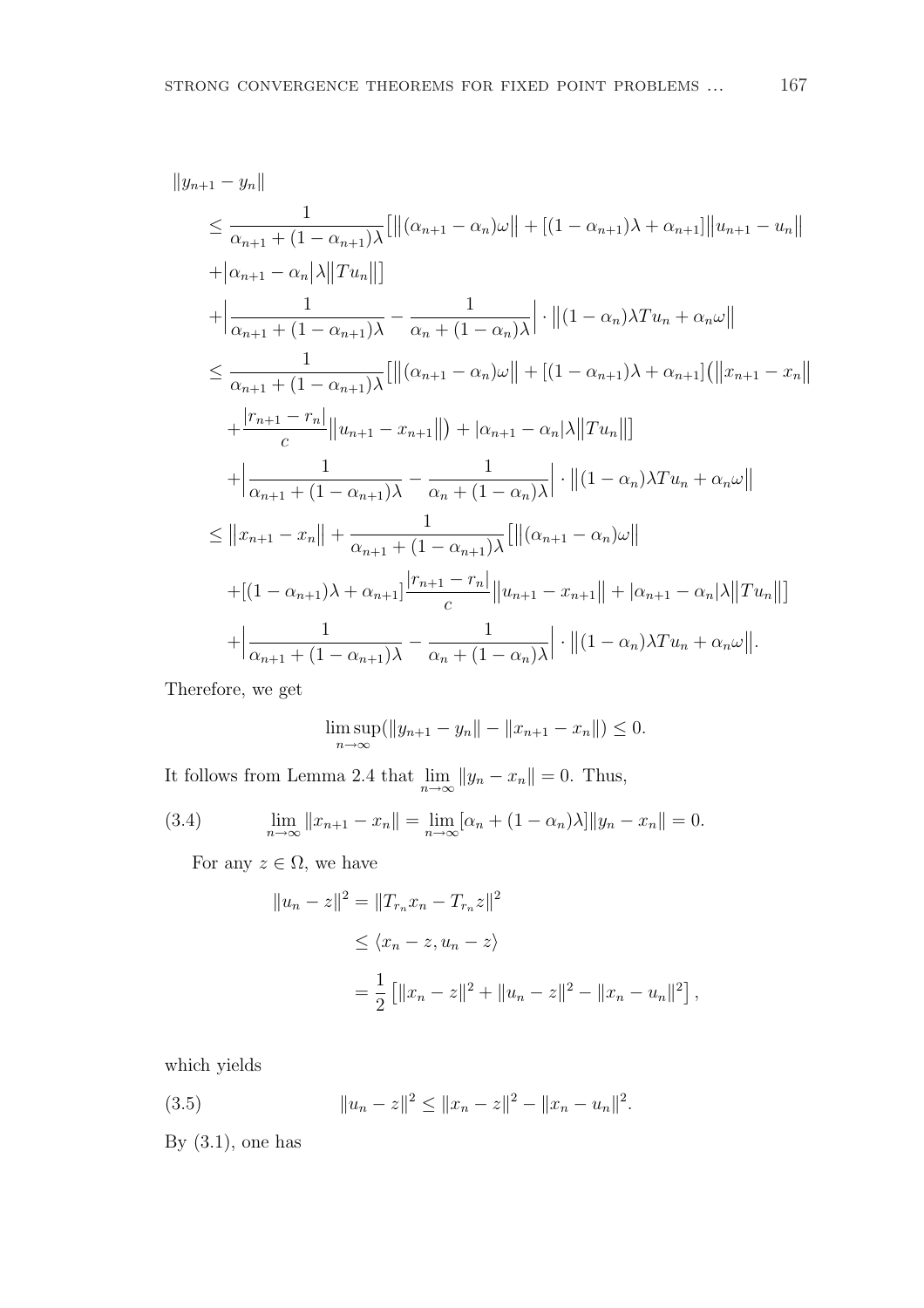$$
||x_{n+1} - z||^2 = ||(1 - \alpha_n)[\lambda T u_n + (1 - \lambda)x_n] + \alpha_n \omega - z||^2
$$
  
\n
$$
= ||(1 - \alpha_n)[\lambda T u_n + (1 - \lambda)x_n - z] + \alpha_n(\omega - z)||^2
$$
  
\n
$$
\leq (1 - \alpha_n)||\lambda T u_n + (1 - \lambda)x_n - z||^2 + \alpha_n ||\omega - z||^2
$$
  
\n
$$
\leq (1 - \alpha_n)||\lambda (Tu_n - z) + (1 - \lambda)(x_n - z)||^2 + \alpha_n ||\omega - z||^2
$$
  
\n
$$
\leq (1 - \alpha_n)[\lambda ||u_n - z||^2 + (1 - \lambda) ||x_n - z||^2] + \alpha_n ||\omega - z||^2
$$
  
\n
$$
\leq (1 - \alpha_n)[\lambda ||x_n - z||^2 - \lambda ||x_n - u_n||^2 + (1 - \lambda) ||x_n - z||^2]
$$
  
\n
$$
+ \alpha_n ||\omega - z||^2
$$
  
\n
$$
\leq ||x_n - z||^2 - (1 - \alpha_n)\lambda ||x_n - u_n||^2 + \alpha_n ||\omega - z||^2,
$$

which implies

$$
(1 - \alpha_n)\lambda \|x_n - u_n\|^2 \le \|x_n - z\|^2 - \|x_{n+1} - z\|^2 + \alpha_n \|\omega - z\|^2
$$
  

$$
\le \|x_n - x_{n+1}\| (\|x_n - z\| + \|x_{n+1} - z\|) + \alpha_n \|\omega - z\|^2.
$$

Consequently, equality (3.4) and  $\lim_{n\to\infty} \alpha_n = 0$  imply

(3.6) 
$$
\lim_{n \to \infty} ||x_n - u_n|| = 0.
$$

Observe that

$$
||x_n - Tx_n||
$$
  
\n
$$
\le ||x_n - x_{n+1}|| + ||x_{n+1} - Tx_n||
$$
  
\n
$$
\le ||x_n - x_{n+1}|| + ||(1 - \alpha_n)[\lambda Tu_n + (1 - \lambda)x_n] + \alpha_n \omega - Tx_n||
$$
  
\n
$$
\le ||x_n - x_{n+1}|| + ||(1 - \alpha_n)[\lambda Tu_n + (1 - \lambda)x_n - Tx_n] + \alpha_n(\omega - Tx_n)||
$$
  
\n
$$
\le ||x_n - x_{n+1}|| + ||(1 - \alpha_n)[\lambda (Tu_n - Tx_n) + (1 - \lambda)(x_n - Tx_n)]
$$
  
\n
$$
+ \alpha_n(\omega - Tx_n)||
$$
  
\n
$$
\le ||x_n - x_{n+1}|| + (1 - \alpha_n)\lambda ||u_n - x_n|| + (1 - \alpha_n)(1 - \lambda) ||x_n - Tx_n||
$$
  
\n
$$
+ \alpha_n ||\omega - Tx_n||,
$$

which deduces

$$
[1 - (1 - \alpha_n)(1 - \lambda)] ||x_n - Tx_n||
$$
  
\n
$$
\le ||x_n - x_{n+1}|| + (1 - \alpha_n)\lambda ||u_n - x_n|| + \alpha_n ||\omega - Tx_n||.
$$

It follows from (3.4), (3.6) and  $\lim_{n\to\infty} \alpha_n = 0$  that

(3.7) 
$$
\lim_{n \to \infty} ||x_n - Tx_n|| = 0.
$$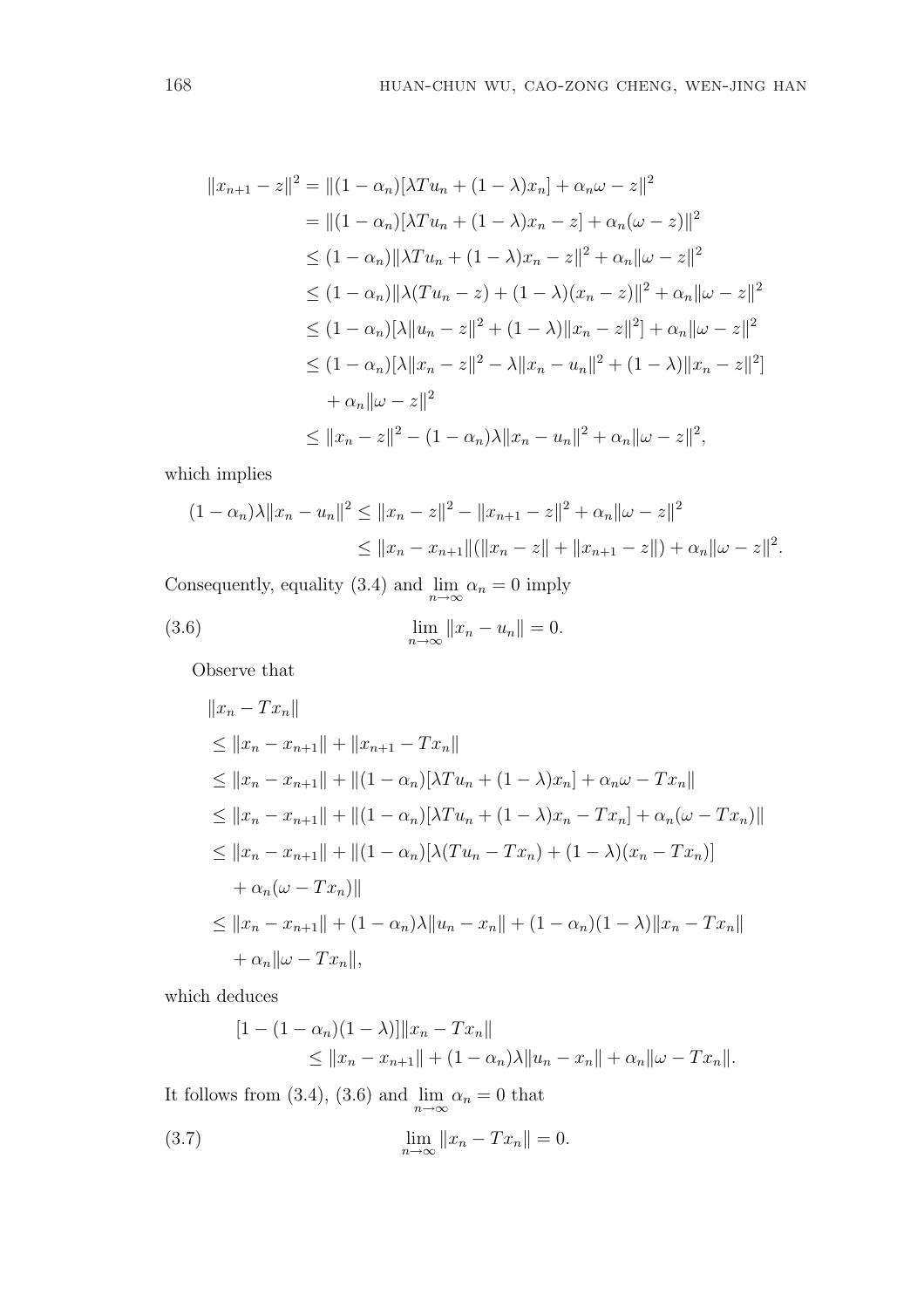We shall prove that

$$
\limsup_{n \to \infty} \langle \omega - z_0, x_n - z_0 \rangle \le 0,
$$

where  $z_0 = P_\Omega \omega$ . In order to show this inequality, we can choose a subsequence  ${x_{n_i}}$  of  ${x_n}$  such that

(3.8) 
$$
\limsup_{n \to \infty} \langle \omega - z_0, x_n - z_0 \rangle = \lim_{i \to \infty} \langle \omega - z_0, x_{n_i} - z_0 \rangle.
$$

Based on the boundedness of  $\{x_{n_i}\}\$ , without loss of generality, we assume that  $x_{n_i} \rightharpoonup p$ . Now we show that  $p \in \Omega$ . As  $\{x_n\} \subset C$  and C is a closed convex set, one has  $p \in C$ . We firstly prove that  $p \in EP(f)$ . According to (3.1), we have

$$
f(u_n, y) + \frac{1}{r_n} \langle y - u_n, u_n - x_n \rangle \ge 0
$$
 for all  $y \in C$ .

The monotonicity of  $f$  yields

$$
\frac{1}{r_n}\langle y - u_n, u_n - x_n \rangle \ge f(y, u_n)
$$
 for all  $y \in C$ .

Replacing  $n$  by  $n_i$ , we obtain

$$
\langle y - u_{n_i}, \frac{u_{n_i} - x_{n_i}}{r_{n_i}} \rangle \ge f(y, u_{n_i})
$$
 for all  $y \in C$ .

It follows from (3.6) and (A4) that

$$
f(y, p) \le 0
$$
 for all  $y \in C$ .

For  $0 < t \leq 1$ ,  $y \in C$ , set  $y_t = ty + (1-t)p$ . Then  $y_t \in C$  and  $f(y_t, p) \leq 0$ . Hence

$$
0 = f(y_t, y_t) \le tf(y_t, y) + (1 - t)f(y_t, p) \le tf(y_t, y).
$$

Dividing by  $t$ , we see that

$$
f(y_t, y) \geq 0.
$$

Letting  $t \downarrow 0$ , we get

$$
f(p, y) \ge 0
$$
 for all  $y \in C$ .

That is,  $p \in EP(f)$ .

Now we prove that  $p \in \text{Fix}(T)$ . Otherwise, assume that  $p \notin \text{Fix}(T)$ , that is,  $p \neq T p$ . The Opial's condition and (3.7) imply

$$
\liminf_{i \to \infty} ||x_{n_i} - p|| < \liminf_{i \to \infty} ||x_{n_i} - Tp||
$$
\n
$$
= \liminf_{i \to \infty} ||x_{n_i} - Tx_{n_i} + Tx_{n_i} - Tp||
$$
\n
$$
= \liminf_{i \to \infty} ||Tx_{n_i} - Tp||
$$
\n
$$
\leq \liminf_{i \to \infty} ||x_{n_i} - p||.
$$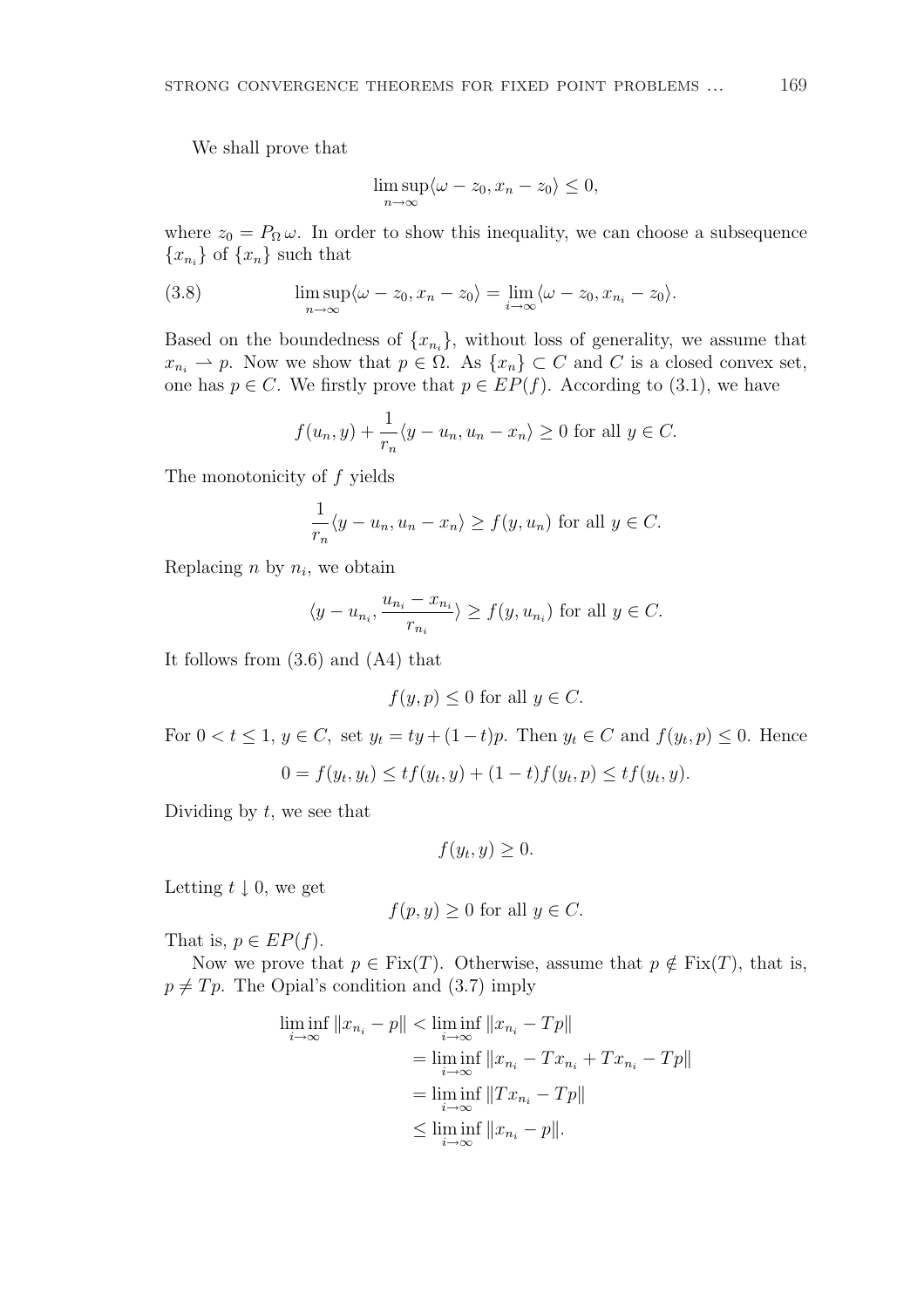This is a contradiction. Thus  $p \in Fix(T)$ . By (3.8) and the property of metric projection, we have

(3.9) 
$$
\limsup_{n \to \infty} \langle \omega - z_0, x_n - z_0 \rangle = \lim_{i \to \infty} \langle \omega - z_0, x_{n_i} - z_0 \rangle
$$

$$
= \langle \omega - z_0, p - z_0 \rangle \leq 0.
$$

Using (3.1) again, we obtain

$$
||x_{n+1} - z_0||^2 = ||(1 - \alpha_n)[\lambda T u_n + (1 - \lambda)x_n - z_0] + \alpha_n(\omega - z_0)||^2
$$
  
\n
$$
\leq (1 - \alpha_n) ||\lambda (T u_n - z_0) + (1 - \lambda)(x_n - z_0)||^2
$$
  
\n
$$
+ 2\langle \alpha_n(\omega - z_0), x_{n+1} - z_0 \rangle
$$
  
\n
$$
\leq (1 - \alpha_n) ||x_n - z_0||^2 + 2\alpha_n \langle \omega - z_0, x_{n+1} - z_0 \rangle.
$$

It follows from (3.9) and Lemma 2.6 that  $\{x_n\}$  converges strongly to  $z_0$ .

Remark 1. The iterative algorithm in Theorem 3.1 weakens the conditions in Theorem 3.1 of Wang et al. [15] and Theorem 3.2 of Takahashi and Takahashi [6] in the following aspects:

(i) the condition  $\sum_{n=1}^{\infty}$  $n=1$  $|\alpha_{n+1} - \alpha_n| < \infty$  is removed;

(ii) the condition  $\sum_{n=1}^{\infty}$  $n=1$  $|r_{n+1} - r_n| < \infty$  is weakened by the condition

$$
\lim_{n \to \infty} |r_{n+1} - r_n| = 0.
$$

We immediately obtain the following corollaries by Theorem 3.1.

Corollary 3.2. Let C be a nonempty closed convex subset of a real Hilbert space H. Suppose that  $T: C \to C$  is a nonexpansive mapping such that  $Fix(T) \neq \emptyset$ . For  $\lambda \in (0,1)$  and  $\omega \in C$ , let  $\{x_n\}$  be a sequence generated by

(3.10) 
$$
\begin{cases} x_1 \in C \text{ chosen arbitrarily,} \\ x_{n+1} = (1 - \alpha_n)[\lambda Tx_n + (1 - \lambda)x_n] + \alpha_n \omega, \end{cases}
$$

where the sequence  $\{\alpha_n\} \subset (0,1)$  satisfies the following conditions:

(1) 
$$
\lim_{n \to \infty} \alpha_n = 0;
$$
  
(2) 
$$
\sum_{n=1}^{\infty} \alpha_n = \infty.
$$

Then the sequence  $\{x_n\}$  converges strongly to  $P_{\text{Fix}(T)}\omega$ .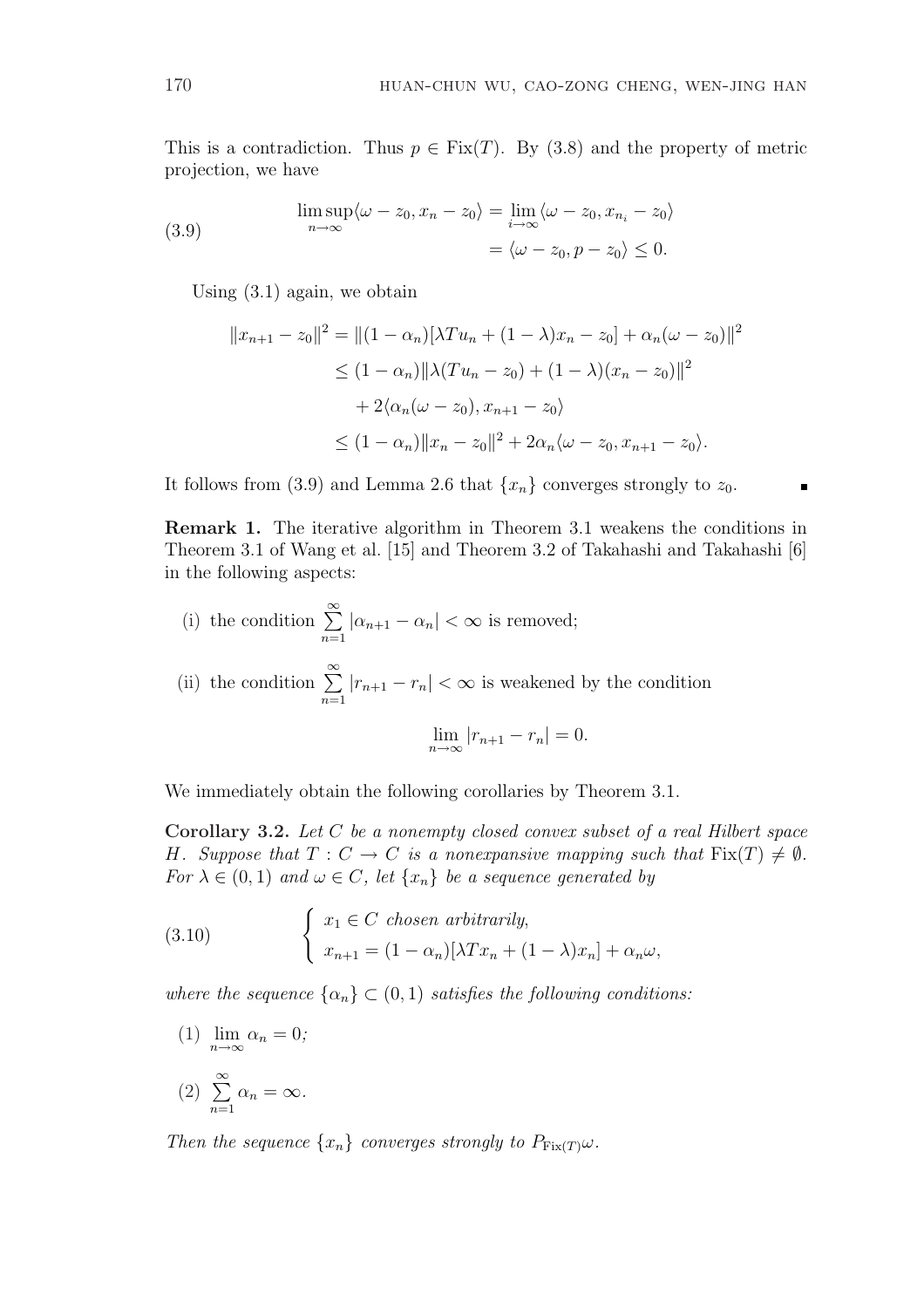**Proof.** Letting  $f(x, y) \equiv 0$  for all  $x, y \in C$  and  $r_n = 1$  in Theorem 3.1, we obtain the desired result.

Remark 2. Corollary 3.2 includes, as a special case, Theorem 3.2 of Cai, Tang and Liu [3].

Corollary 3.3. Let  $C$  be a nonempty closed convex subset of a real Hilbert space H, and let f be a bifunction from  $C \times C$  to R satisfying  $(A1) - (A4)$  such that  $EP(f) \neq \emptyset$ . For  $\lambda \in (0,1)$  and  $\omega \in C$ , let  $\{x_n\}$  and  $\{u_n\}$  be sequences generated by

(3.11) 
$$
\begin{cases} x_1 \in C \text{ chosen arbitrarily,} \\ u_n \in C, \text{ such that } f(u_n, y) + \frac{1}{r_n} \langle y - u_n, u_n - x_n \rangle \ge 0 \text{ for all } y \in C, \\ x_{n+1} = (1 - \alpha_n) [\lambda u_n + (1 - \lambda) x_n] + \alpha_n \omega, \end{cases}
$$

where the sequences  $\{\alpha_n\} \subset (0,1)$  and  $\{r_n\} \subset (0,\infty)$  satisfy the following conditions:

- (1)  $\lim_{n \to \infty} \alpha_n = 0$  and  $\sum_{n=1}^{\infty}$  $n=1$  $\alpha_n = \infty;$
- (2)  $\liminf_{n \to \infty} r_n > 0$  and  $\lim_{n \to \infty} |r_{n+1} r_n| = 0.$

Then the sequence  $\{x_n\}$  converges strongly to  $P_{EP(f)}\omega$ .

**Proof.** Putting  $T = I$  in Theorem 3.1, we get the result.

## 4. Applications

In this section, we apply the results in the preceding section to convex minimization problem and variational inequality problem.

Now, we consider the convex minimization problem

(4.1) 
$$
\begin{cases} \min \phi(x) \\ x \in C, \end{cases}
$$

where  $\phi(x)$  is a proper lower semicontinuous convex function of H into  $(-\infty, +\infty]$ such that C is included in dom $\phi = \{x \in H : \phi(x) < +\infty\}$ . We denote by  $\text{Sol}(\phi, C)$ the set of solutions of (4.1). Let  $f: C \times C \to \mathbb{R}$  be a bifunction defined by

$$
f(x, y) = \phi(y) - \phi(x).
$$

It is clear that  $f(x, y)$  satisfies  $(A1) - (A4)$  and  $EP(f) = Sol(\phi, C)$ . Therefore the following result is obtained.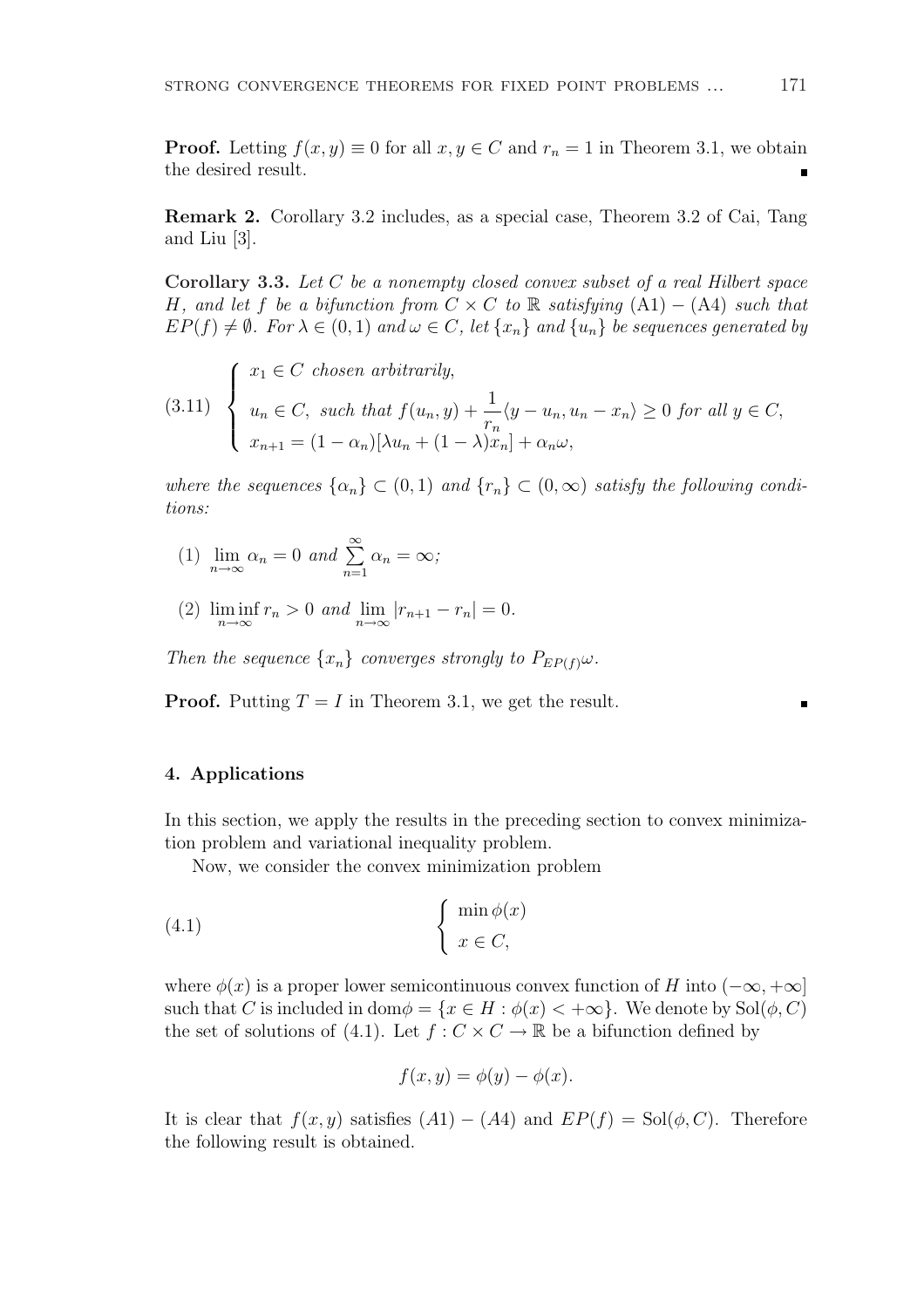**Theorem 4.1.** Let  $\phi(x)$  be a proper lower semicontinuous convex function of H into  $(-\infty, +\infty]$  and C a nonempty closed convex subset of H such that C is included in domφ. Suppose that  $Sol(\phi, C) \neq \emptyset$ . For  $\lambda \in (0, 1)$  and  $\omega \in C$ , let  ${x_n}$  and  ${u_n}$  be sequences generated by

(4.2) 
$$
\begin{cases} x_1 \in C \text{ chosen arbitrarily,} \\ u_n = \arg \min_{y \in C} {\{\phi(y) + \frac{1}{2r_n} ||y - x_n||^2\}}, \\ x_{n+1} = (1 - \alpha_n)[\lambda u_n + (1 - \lambda)x_n] + \alpha_n \omega, \end{cases}
$$

where the sequences  $\{\alpha_n\} \subset (0,1)$  and  $\{r_n\} \subset (0,\infty)$  satisfy the following conditions:

- (1)  $\lim_{n \to \infty} \alpha_n = 0$  and  $\sum_{n=1}^{\infty}$  $n=1$  $\alpha_n = \infty;$
- (2)  $\liminf_{n \to \infty} r_n > 0$  and  $\lim_{n \to \infty} |r_{n+1} r_n| = 0.$

Then the sequence  $\{x_n\}$  converges strongly to an element of  $\text{Sol}(\phi, C)$ .

**Proof.** Letting  $f(x, y) = \phi(y) - \phi(x)$  in Corollary 3.3, we get the conclusion.

Next, we study the variational inequality problem. Let  $A: C \rightarrow C$  be a mapping. The variational inequality problem for A is to find  $z \in C$  such that

(4.3) 
$$
\langle Az, y - z \rangle \ge 0, \text{ for all } y \in C.
$$

The set of its solutions is denoted by  $VI(C, A)$ . For  $\lambda > 0$ , it is easy to see that a point z is a solution of variational inequality (4.3) if and only if  $z \in Fix(P_C(I - \lambda A))$ . Given a positive constant  $\alpha$ , a mapping  $A : C \to C$  is said to be  $\alpha$ −inverse strongly monotone if

$$
\langle x - y, Ax - Ay \rangle \ge \alpha ||Ax - Ay||^2 \text{ for all } x, y \in C.
$$

Let  $A: C \to C$  be  $\alpha$ -inverse strongly monotone and  $0 < \lambda \leq 2\alpha$ . Then mapping  $I - \lambda A$  is nonexpansive (see [16]). Using Corollary 3.2, we obtain the strong convergence theorem for variational inequality problem.

Theorem 4.2. Let C be a nonempty closed convex subset of a real Hilbert space H, and let  $A: C \to C$  be an  $\alpha$ -inverse strongly monotone mapping with  $\alpha > 0$ . Suppose that  $VI(C, A) \neq \emptyset$ . For  $\lambda \in (0, 1)$  with  $\lambda \leq 2\alpha$  and  $\omega \in C$ , let  $\{x_n\}$  be a sequence generated by

(4.4) 
$$
\begin{cases} x_1 \in C \text{ chosen arbitrarily,} \\ x_{n+1} = (1 - \alpha_n)[\lambda P_C(I - \lambda A)x_n + (1 - \lambda)x_n] + \alpha_n \omega, \end{cases}
$$

where the sequence  $\{\alpha_n\} \subset (0,1)$  satisfies the following conditions: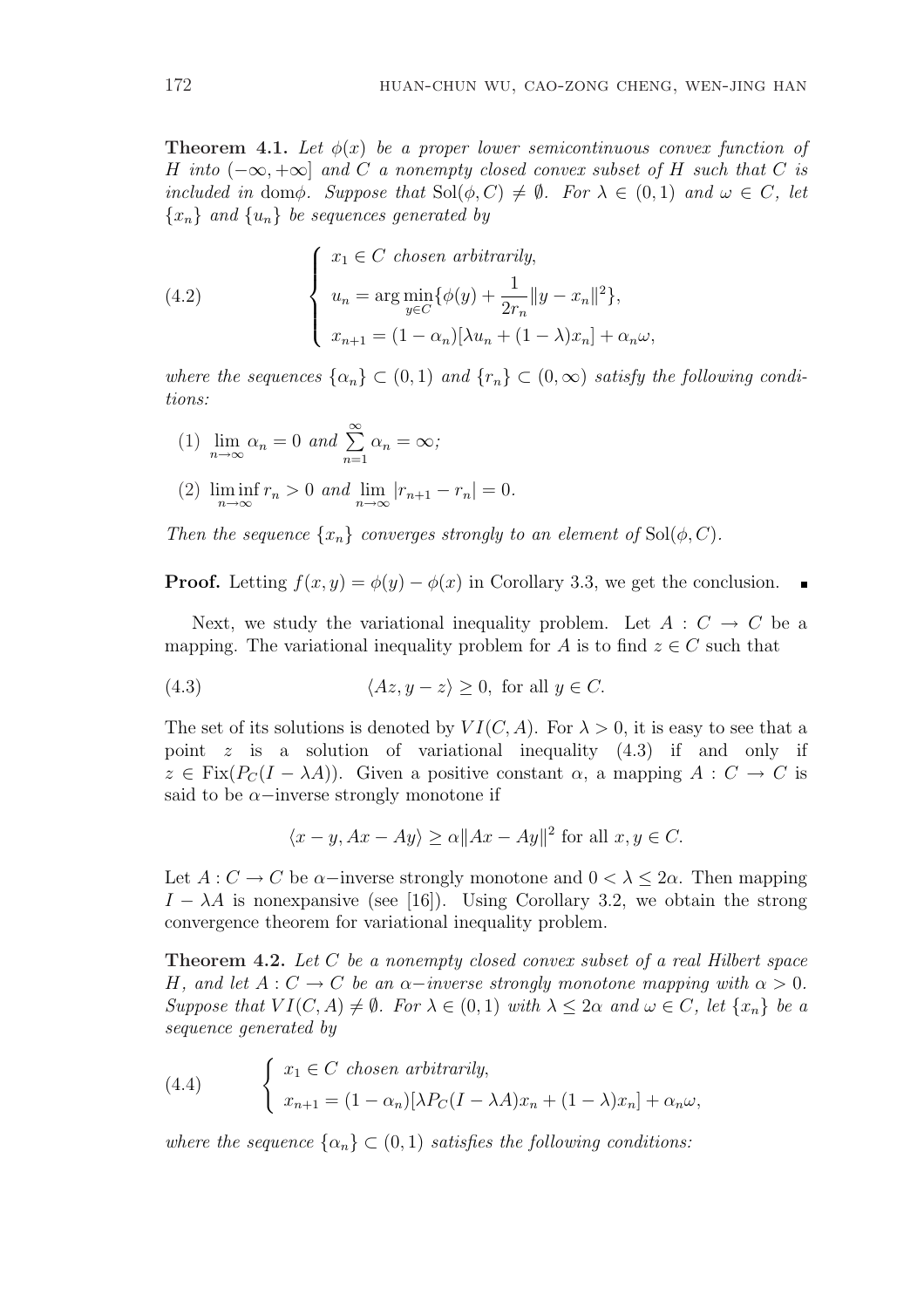(1)  $\lim_{n \to \infty} \alpha_n = 0;$ 

$$
(2) \sum_{n=1}^{\infty} \alpha_n = \infty.
$$

Then the sequence  $\{x_n\}$  converges strongly to an element of  $VI(C, A)$ .

**Proof.** Since  $0 < \lambda \leq 2\alpha$ , the mapping  $I - \lambda A$  is nonexpansive. So is  $P_C(I - \lambda A)$ . Corollary 3.2 yields the result.

## References

- [1] HALPERN, B., Fixed points of nonexpanding maps, Bull. Amer. Math. Soc., 73 (1967), 957-961.
- [2] WITTMANN, R., Approximation of fixed points of nonexpansive mappings, Arch. Math., 58 (1992), 486-491.
- [3] CAI, Y., TANG, Y., LIU, L., Iterative algorithms for minimum-norm fixed point of nonexpansive mapping in Hilbert space, Fixed Point Theory Appl., 49 (2012).
- [4] BLUM, E., OETTLI, W., From optimization and variational inequalities to equilibrium problems, Math. Stud., 63 (1994), 123-145.
- [5] TADA, A., TAKAHASHI, W., Weak and strong convergence theorems for a nonexpansive mapping and an equilibrium problem, J. Optim. Theory Appl., 133 (2007), 359-370.
- [6] TAKAHASHI, S., TAKAHASHI, W., Viscosity approximation methods for equilibrium problems and fixed point problems in Hilbert spaces, J. Math. Anal. Appl., 331 (2007), 506-515.
- [7] Qu, D.N., Cheng, C.Z., A strong convergence theorem on solving common solutions for generalized equilibrium problems and fixed-point problems in Banach space, Fixed Point Theory Appl., 17 (2011).
- [8] QIN, X.L., CHO, S.Y., KIM, J.K., On the weak convergence of iterative sequences for generalized equilibrium problems and strictly pseudocontractive mappings, Optimization, 61 (2012), 805-821.
- [9] Kamraksa, U., Wangkeeree, R., Generalized equilibrium problems and fixed point problems for nonexpansive semigroups in Hilbert spaces, J. Glob. Optim., 51 (2011), 689-714.
- [10] Cholamjiak, P., Suantai, S., Cho, Y.J., Strong convergence to solutions of generalized mixed equilibrium problems with applications, J. Appl. Math. Article ID 308791 (2012).